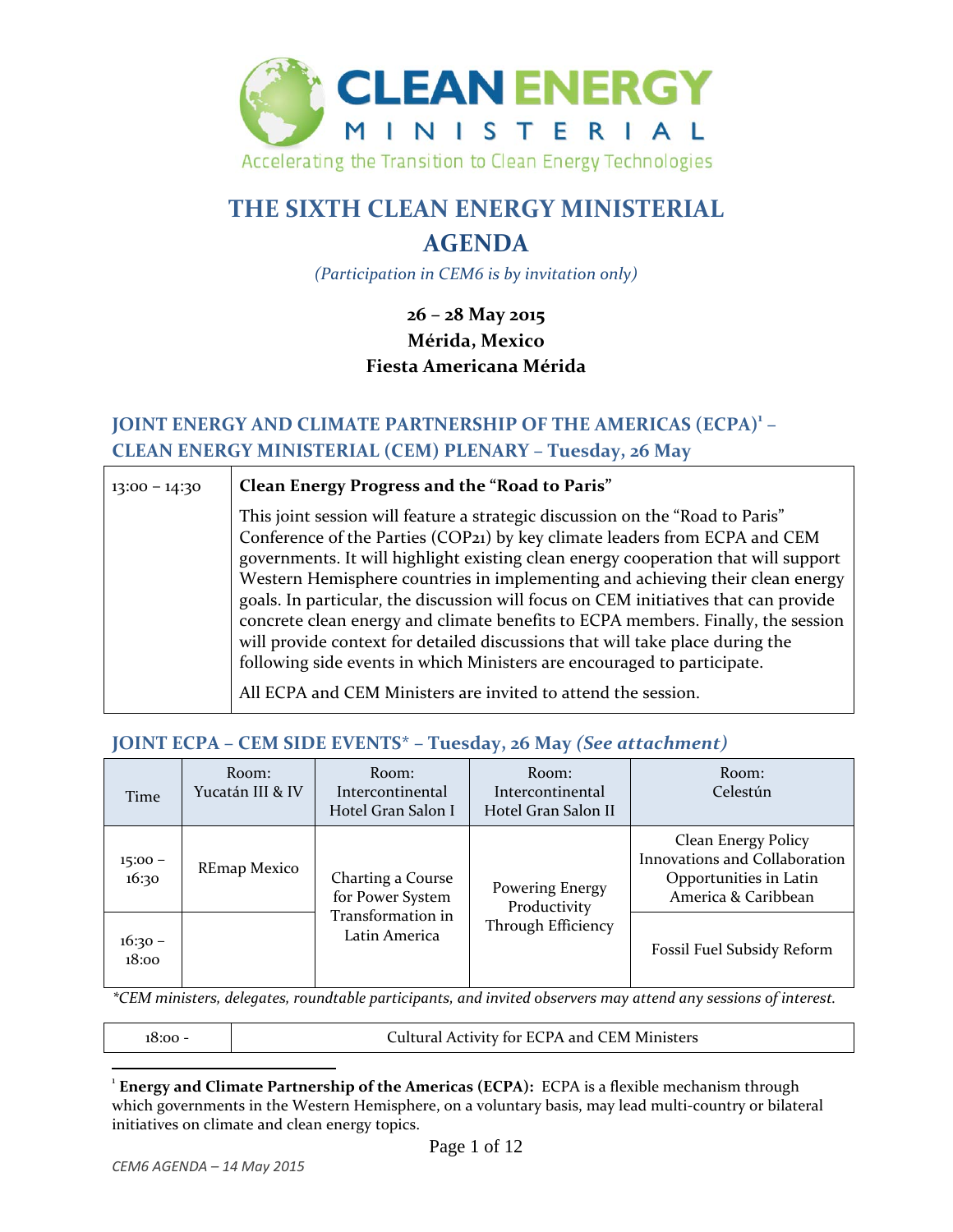# **CEM DAY ONE – Wednesday, 27 May**

| $07:00 - 08:30$                                                                                         | <b>Registration</b>                                                                                                                                                                                                                   |  |
|---------------------------------------------------------------------------------------------------------|---------------------------------------------------------------------------------------------------------------------------------------------------------------------------------------------------------------------------------------|--|
| $08:30 - 08:45$                                                                                         | <b>Welcoming Remarks and Introduction [Open Session] [Room</b><br>Yucatán I & II]                                                                                                                                                     |  |
|                                                                                                         | Pedro Joaquín Coldwell, Secretary of Energy, Mexico                                                                                                                                                                                   |  |
|                                                                                                         | Open to all delegates, roundtable participants, and invited guests.                                                                                                                                                                   |  |
| $08:45 - 09:15$                                                                                         | The Opportunity Presented by a Second Phase of the CEM [Open<br>Session] [Room Yucatán I & II]                                                                                                                                        |  |
|                                                                                                         | Ernest Moniz, Secretary of Energy, United States<br>Wan Gang, Minister of Science and Technology, China<br>Ibrahim Baylan, Minister of the Environment and Energy, Sweden<br>Others TBC (please let the Secretariat know of interest) |  |
|                                                                                                         | Short, framing introductory remarks on the Second Phase of the CEM (i.e.,<br>the "CEM 2.0" opportunity) by interested ministers, with more in-depth<br>discussion to take place on Day 2.                                             |  |
| <b>Scene Setter Presentations and Discussion [Open Session]</b> [Room<br>09:15-10:15<br>Yucatán I & II] |                                                                                                                                                                                                                                       |  |
|                                                                                                         | <b>Clean Energy Progress Report</b>                                                                                                                                                                                                   |  |
|                                                                                                         | Maria van der Hoeven, Executive Director, International Energy<br>$\bullet$<br>Agency                                                                                                                                                 |  |
|                                                                                                         | Presentation of IEA analysis of the status of clean energy deployment and<br>related policies around the world.                                                                                                                       |  |
|                                                                                                         | <b>International Renewable Energy Agency Report</b>                                                                                                                                                                                   |  |
|                                                                                                         | Adnan Amin, Director General, International Renewable Energy<br>Agency                                                                                                                                                                |  |
|                                                                                                         | Presentation on the key trends in the global clean energy transformation,<br>with a focus on increased renewables uptake.                                                                                                             |  |
|                                                                                                         | <b>World Energy Council Trilemma Report</b>                                                                                                                                                                                           |  |
|                                                                                                         | Christoph Frei, Director General, World Energy Council                                                                                                                                                                                |  |
|                                                                                                         | Presentation of insights gathered through national workshops on the<br>challenges and opportunities for CEM member countries to meet clean<br>energy goals.                                                                           |  |
|                                                                                                         |                                                                                                                                                                                                                                       |  |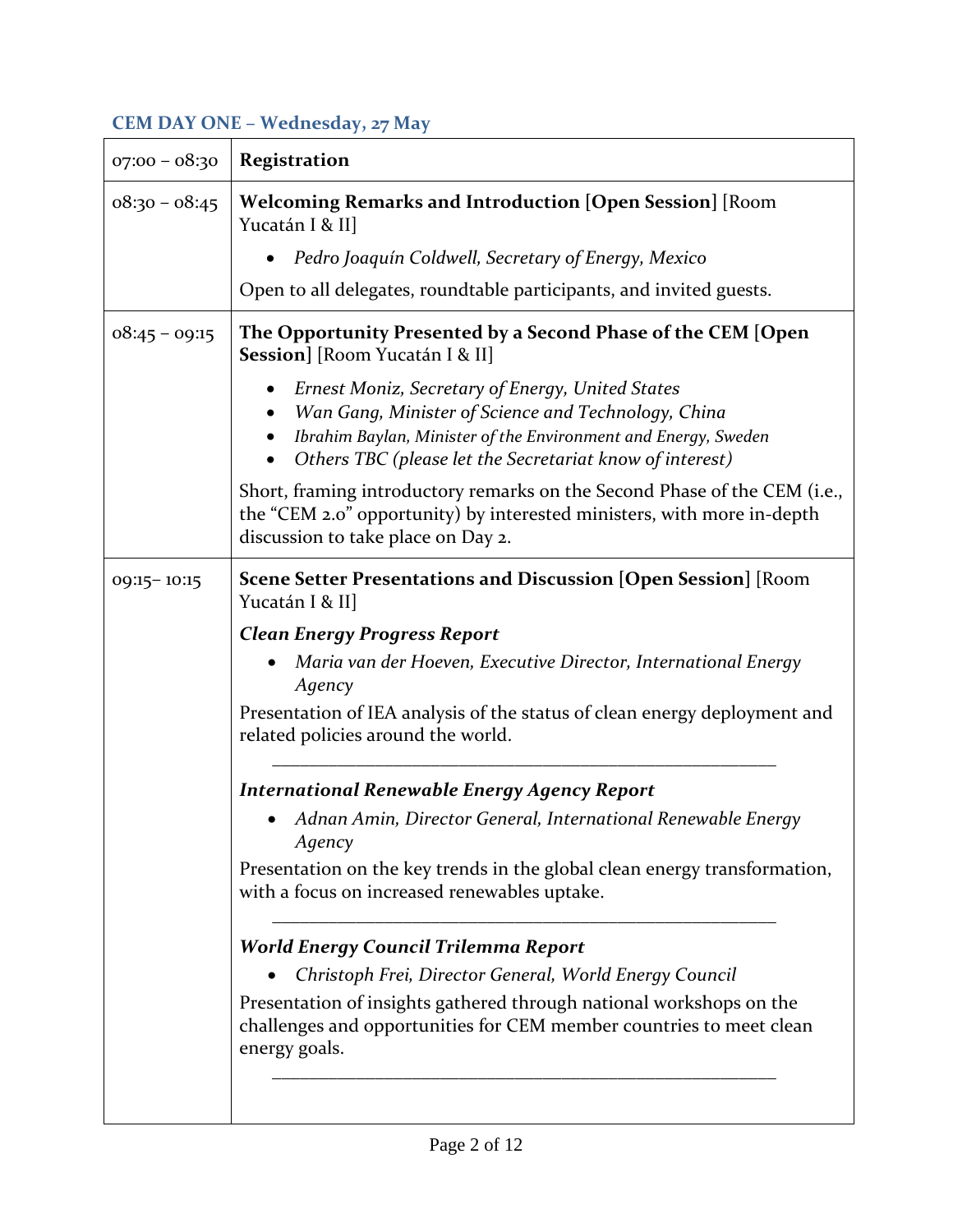| $10:15 - 11:00$ | <b>Ministers' Group Photo and Networking Break</b>                                                                                                                                                                                                                                  |  |
|-----------------|-------------------------------------------------------------------------------------------------------------------------------------------------------------------------------------------------------------------------------------------------------------------------------------|--|
| $11:00 - 13:00$ | <b>Public-Private Roundtable Discussions [By Invitation]</b>                                                                                                                                                                                                                        |  |
|                 | The high-level roundtable discussions will allow for a free-flowing<br>dialogue among Ministers, private-sector executives, and international<br>organization leaders. Three roundtables will be held in parallel:                                                                  |  |
|                 | Accelerating Energy Productivity [Room Yucatán III]<br>٠                                                                                                                                                                                                                            |  |
|                 | Sustainable Urban Energy Systems [Room Celestún]<br>٠                                                                                                                                                                                                                               |  |
|                 | Achieving a Social License for Clean Energy Deployment[Room<br>Mérida II & III]                                                                                                                                                                                                     |  |
| $13:00 - 14:00$ | <b>Ministers' Lunch</b>                                                                                                                                                                                                                                                             |  |
|                 | Separate Lunch for Delegates, Roundtable Participants, and Special<br><b>Guests</b>                                                                                                                                                                                                 |  |
| $14:00 - 15:00$ | <b>Clean Energy Finance Presentation and Panel Discussion [Open</b><br>Session] [Room Yucatán I & II]                                                                                                                                                                               |  |
|                 | Presenter and Moderator:                                                                                                                                                                                                                                                            |  |
|                 | Michael Liebreich, Chairman of Bloomberg New Energy Finance<br>$\circ$                                                                                                                                                                                                              |  |
|                 | Panelists:<br>$\bullet$                                                                                                                                                                                                                                                             |  |
|                 | Rachel Kyte, Vice President and Special Envoy For Climate<br>O<br>Change, World Bank                                                                                                                                                                                                |  |
|                 | Kai Buntrock, Managing Director and CFO, Sowitec<br>O                                                                                                                                                                                                                               |  |
|                 | Josué Tanaka, Managing Director, European Bank for<br>O<br>Reconstruction and Development                                                                                                                                                                                           |  |
|                 | Marshal Salant, Head of Alternative Energy Finance, Citigroup<br>O<br>(TBC)                                                                                                                                                                                                         |  |
|                 | Presentation on clean energy investment trends around the world<br>followed by a panel discussion on innovative approaches to scale-up<br>finance for clean energy projects, both from the public and private sector<br>perspectives, to drive large-scale clean energy deployment. |  |
| $15:00 - 17:00$ | <b>Public-Private Roundtable Discussions [By Invitation]</b>                                                                                                                                                                                                                        |  |
|                 | The high-level roundtable discussions will allow for a free-flowing<br>dialogue among Ministers, private-sector executives, and international<br>organization leaders. Three roundtables will be held in parallel:                                                                  |  |
|                 | Finance for Energy Access [Room Yucatán III]                                                                                                                                                                                                                                        |  |
|                 | Power System Transformation and Utilities of the Future [Room<br>Celestún]                                                                                                                                                                                                          |  |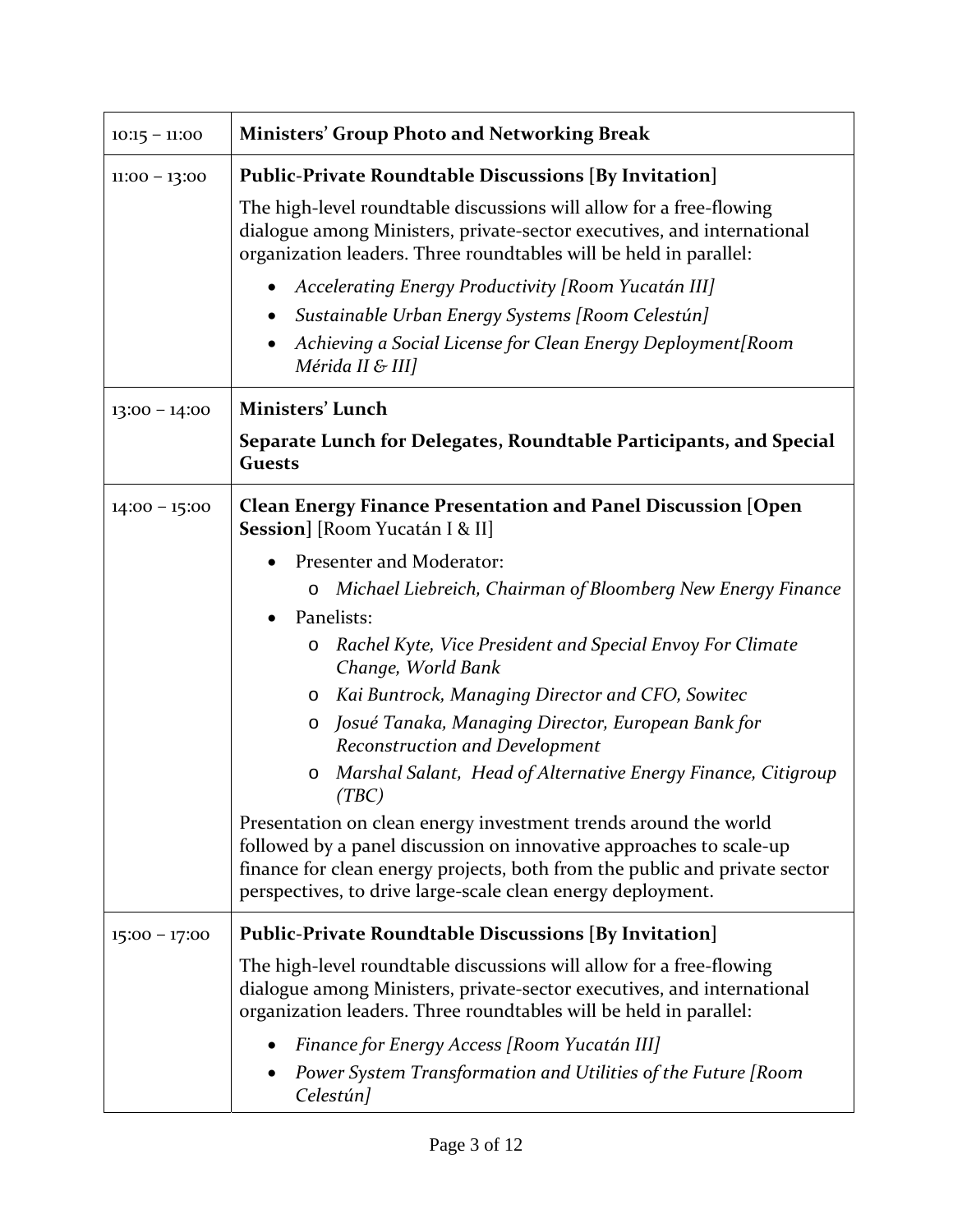|                 | • Public-Private Consortia for Advanced Clean Energy Technology<br>Research [Room Mérida II & III]                                                                       |  |
|-----------------|--------------------------------------------------------------------------------------------------------------------------------------------------------------------------|--|
| $17:00 - 17:45$ | <b>CEM Awards Ceremony [Open Session]</b> [Room Yucatán I & II]                                                                                                          |  |
|                 | Award for outstanding achievement in energy-efficient electric<br>motors - presented as the SEAD Global Efficiency Medal                                                 |  |
|                 | Award for outstanding achievement in smart grid innovation –<br>$\bullet$<br>presented as the ISGAN Award of Excellence: Smart Grids for<br>Renewable Energy Integration |  |
|                 | Recognition of the Clean Energy Education and Empowerment<br>(C <sub>3</sub> E) International Ambassadors.                                                               |  |
| $17:45 - 18:45$ | Reception with Ministers and Roundtable Participants [By]<br>Invitation]                                                                                                 |  |
| $18:45 - 21:30$ | <b>Ministers' Dinner</b>                                                                                                                                                 |  |
|                 | Separate Dinner for Delegates, Roundtable Participants, and Special<br><b>Guests</b>                                                                                     |  |

# **DAY TWO – Thursday, 28 May (Closed sessions with ministers and delegates)**

| $08:30 - 10:00$ | 2015 Prioritized Initiatives for Ministerial Focus at CEM6 [Closed]<br>Session] [Room Yucatán I & II]                         |
|-----------------|-------------------------------------------------------------------------------------------------------------------------------|
|                 | Strategic discussion and ministerial decisions on 2015 high-level, priority<br>efforts:                                       |
|                 | CEM Global Lighting Challenge<br><b>CEM Power System Challenge</b>                                                            |
|                 | Scaled-Up Clean Energy Solutions Center with Finance Portal                                                                   |
|                 | Introduction and discussion of ideas for prioritization at future<br>ministerials; discussion of the process for prioritizing |
|                 | <b>New Work Streams</b>                                                                                                       |
|                 | Status update and possible decision(s) on potential new CEM work<br>streams discussed at CEM5.                                |
| $10:00 - 10:30$ | <b>Break</b>                                                                                                                  |
| $10:30 - 12:00$ | The "CEM 2.0" Opportunity - Discussion and Decisions [Closed<br>Session] [Room Yucatán I & II]                                |
|                 | Building on the CEM's first five years, Ministers will discuss how to scale-                                                  |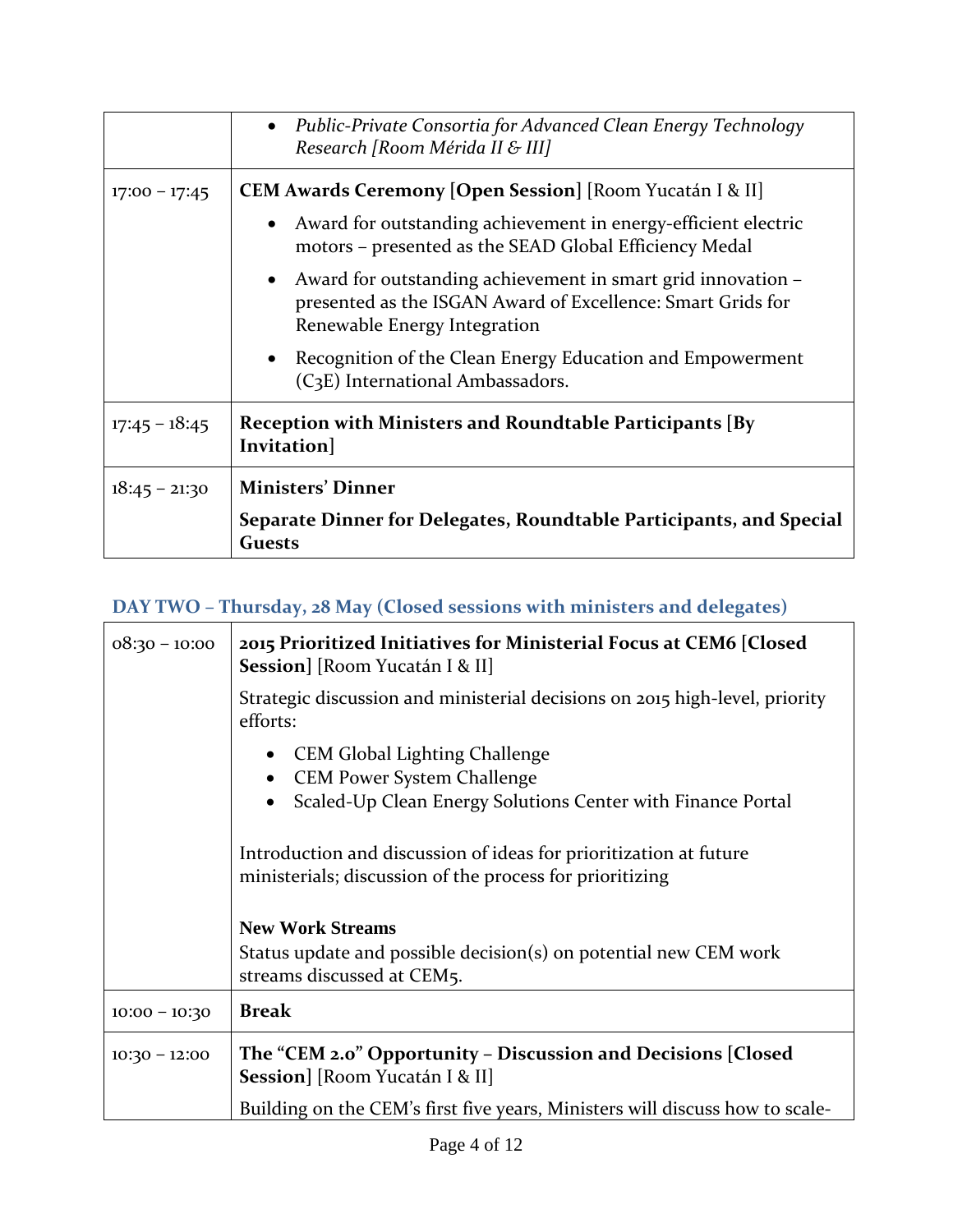|                 | up the CEM's effectiveness to further facilitate the global clean energy<br>transformation. Key areas for potential ministerial decision-making<br>include:                                                                                                                                                                                                                                                                                                                                                                                                                                                           |
|-----------------|-----------------------------------------------------------------------------------------------------------------------------------------------------------------------------------------------------------------------------------------------------------------------------------------------------------------------------------------------------------------------------------------------------------------------------------------------------------------------------------------------------------------------------------------------------------------------------------------------------------------------|
|                 | Establish a CEM Steering Committee to provide strategic guidance<br>to CEM efforts year-round, with specific directive to conduct due<br>diligence on the following:<br>Develop a framework document to institutionalize the CEM.<br>Identify options for multi-lateralizing the CEM secretariat.<br>$\circ$<br>Agree on actions for increasing engagement with industry and<br>other stakeholders.<br>Agree on regular review of CEM initiatives, including independent<br>review panel.<br>Determine how to best track collective progress over time to<br>prioritize areas suitable for further CEM collaboration. |
| $12:00 - 12:30$ | Closing and Next Steps [Closed Session] [Room Yucatán I & II]                                                                                                                                                                                                                                                                                                                                                                                                                                                                                                                                                         |
|                 | Ministers will conclude the meeting by reflecting on the discussions and<br>defining next steps for taking "CEM 2.0" forward.                                                                                                                                                                                                                                                                                                                                                                                                                                                                                         |
|                 | Special address from the CEM7 host.                                                                                                                                                                                                                                                                                                                                                                                                                                                                                                                                                                                   |
| $12:30 - 13:00$ | <b>CEM Press Statements [Open Session] [Izamal Event Room]</b>                                                                                                                                                                                                                                                                                                                                                                                                                                                                                                                                                        |
|                 | Statements from ministers and a moderated Q&A                                                                                                                                                                                                                                                                                                                                                                                                                                                                                                                                                                         |
|                 | <b>CEM Ministers</b><br>$CEM$ 7 host                                                                                                                                                                                                                                                                                                                                                                                                                                                                                                                                                                                  |
| $13:00 - 14:00$ | Ministers' Lunch                                                                                                                                                                                                                                                                                                                                                                                                                                                                                                                                                                                                      |
|                 | <b>Separate Lunch for Delegates and Special Guests</b>                                                                                                                                                                                                                                                                                                                                                                                                                                                                                                                                                                |

# **CEM SIDE EVENTS\* – Thursday, 28 May** *(See attachment for description)*

| Time            | Room: Yucatán I & II (TBC)                                                                                   |  |
|-----------------|--------------------------------------------------------------------------------------------------------------|--|
| $14:30 - 16:00$ | Raising Ambition in Power System Collaboration - Hosted by the 21 <sup>st</sup> Century<br>Power Partnership |  |
| $14:30 - 16:00$ | Global Lighting Challenge Working Group Meeting                                                              |  |
| $14:30 - 16:00$ | Scaled-up Clean Energy Solutions Center Working Group Meeting                                                |  |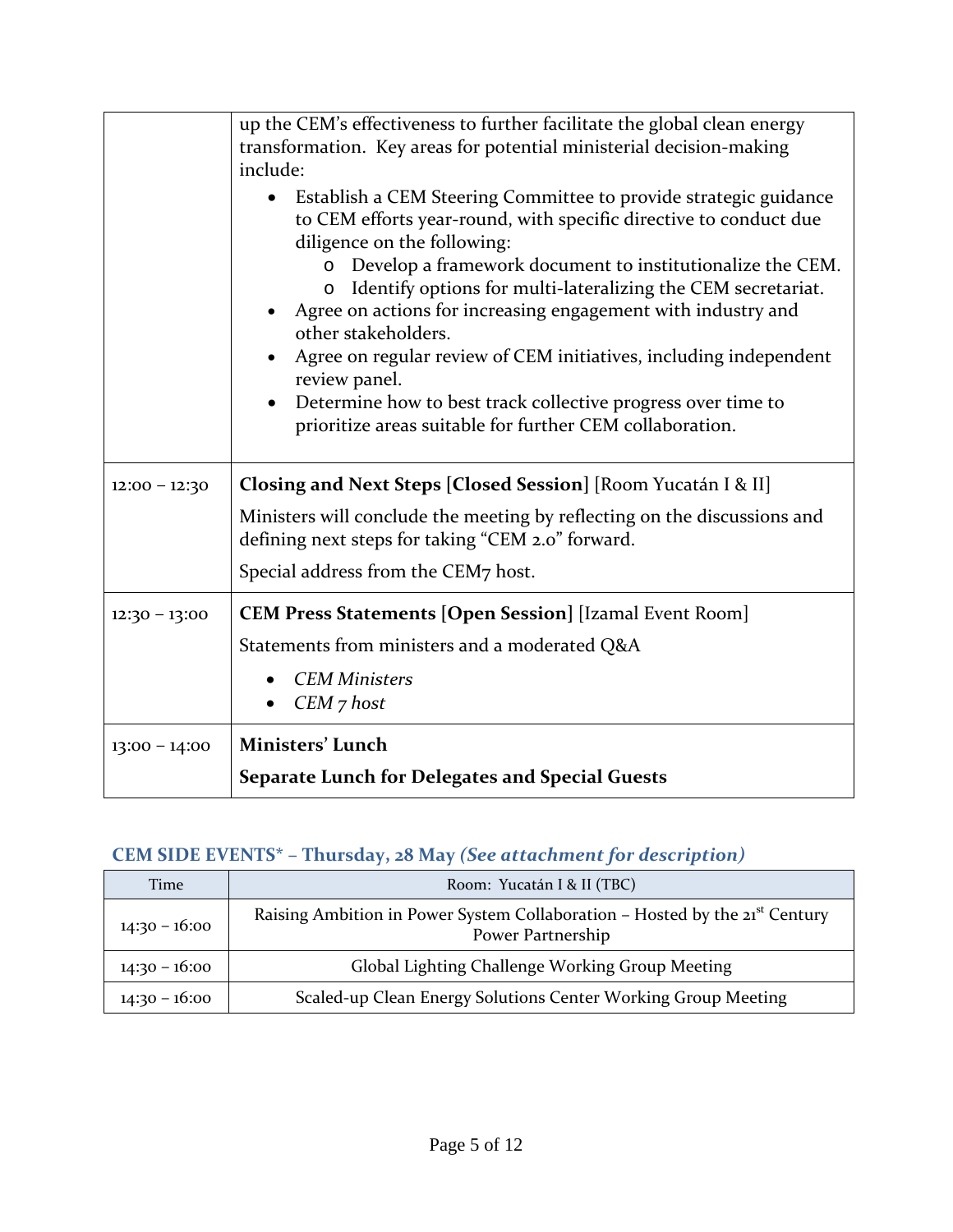## **ATTACHMENT 1: Side Event Descriptions**

### **TUESDAY, 26 MAY**

## **REmap México**

**Overview:** REmap 2030 is IRENA's renewable energy roadmap which shows how the world can double its renewable energy share in its total energy mix by 2030. Through collaboration with countries, IRENA is now releasing country‐specific roadmaps. The Mexico renewable energy roadmap prepared by IRENA and SENER focuses on the realistic potential, cost and benefits of renewables at sector and technology level between 2010 and 2030. Mexico has the opportunity to exploit its rich renewables potential to diversify its energy supply, to reduce its greenhouse gas emissions and to fight energy poverty. If Mexico followed the accelerated development of renewables proposed by REmap, it could realize a renewable energy share of 21% in total final energy consumption by 2030, compared to 10% in 2010. More importantly, this potential can be realized without additional costs.

**Objectives:** Provide the most up-to-date information on the potential deployment of renewables and their costs and benefits; discuss the challenges ahead in realizing these potentials; promote the debate among policy makers and other stakeholders about how the full potential of renewables in Mexico can be deployed.

#### **Draft Agenda:**

- Welcome remarks: Pedro Joaquín Coldwell, Secretary of Energy, Mexico
- Opening speech & Rethinking Energy: Towards a new power system (tentative subject\_tbd): Adnan Z. Amin, Director General, IRENA
- Renewable Energy Prospects: Mexico REmap 2030 country report (tentative subject\_tbd): Dolf Gielen, Director, IITC, IRENA
- The New Mexican Energy Model (tentative subject\_tbd): Leonardo Beltrán Rodríguez, Undersecretary for Planning and Energy Transition, SENER
- $\bullet$  Q&A

## **Powering Energy Productivity through Efficiency**

**Overview:** The Powering Energy Productivity through Efficiency event aims to bring together high-level government, private sector, and non-governmental organization representatives to discuss how energy efficiency is being used to power economic growth through delivered energy savings and increased competitiveness in private sector institutions and governments. The Clean Energy Ministerial (CEM), the Energy and Climate Partnership of the Americas (ECPA), the International Partnership for Energy Efficiency Cooperation are co-convening this event with Mexico's Ministry of Energy and National Commission for Energy Efficiency. This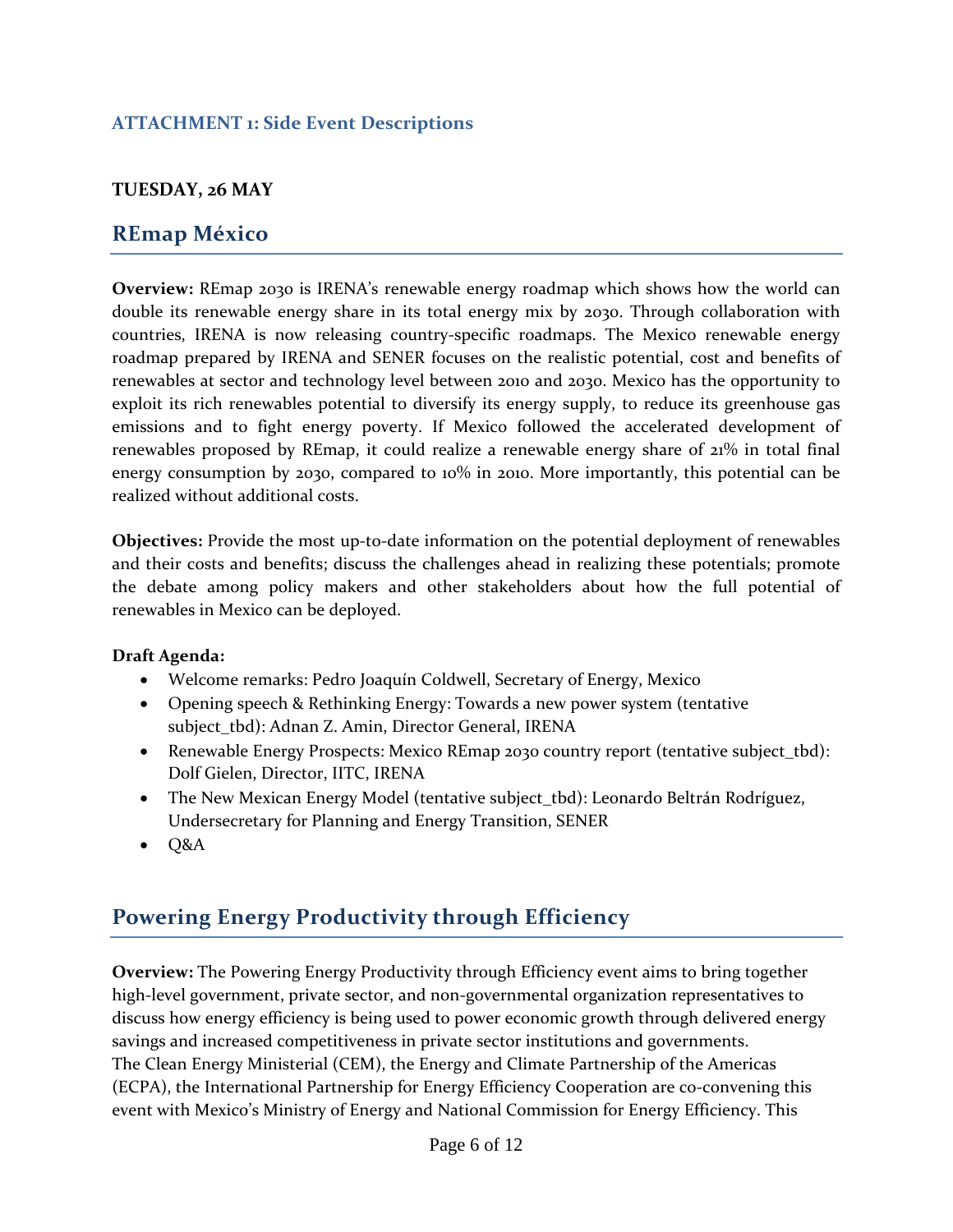event is being organized in partnership with the Accelerate Energy Productivity 2030 initiative, whose partners include the Alliance to Save Energy, the U.S. Council on Competitiveness, and the U.S. Department of Energy.

**Audience:** High‐level representatives from Energy and Climate Partnership of the Americas (ECPA) and Clean Energy Ministerial (CEM) governments, C‐suite private sector participants and other high‐level participants from ECPA and CEM public‐private roundtables (such as CEM Energy Productivity and Sustainable Urban Energy Systems roundtables, and ECPA energy efficiency roundtables). The event is open to all ECPA and CEM registrants, and open to the press.

### **Draft Agenda:**

- Opening Keynote by TBC 10 min
- Executive Discussion 1: Energy Productivity and Economic Opportunity 40 min
- Distinguished Speaker 10 min
- Executive Discussion 2: Accelerating Energy Efficiency 40 min
- $\bullet$  Break 20 min
- Distinguished Speaker 10 min
- Executive Discussion 3: Catalyzing Energy Efficiency Finance 40 min

## **Speakers and Panelists:**

- Santiago Creuheras Diaz Director General for Energy Efficiency and Sustainability, SENER, Mexico, and Chairman of the International Partnership for Energy Efficiency Cooperation (IPEEC)
- Odón de Buen Rodríguez, Director General, CONUEE, Mexico
- Josué Tanaka, Managing Director, Operational Strategy and Planning, Energy Efficiency and Climate Change, European Bank for Reconstruction and Development
- Peter Sweatman, Chief Executive Officer and Founder, Climate Strategy & Partners
- Maria Tapia, Sr. Investment Officer, Inter-American Development Bank
- Clay Nesler, Vice President, Johnson Controls Inc.
- Kateri Callahan, President, Alliance to Save Energy
- Adriana Salazar Cajero, Director, Energy and Natural Resources, Grupo Salinas
- Others TBC

# **Charting a Course for Power System Transformation in Latin America**

**Overview:** In 21st century power systems, electricity from variable renewable sources will be delivered to consumers through smart, efficient networks and balanced by a variety of flexibility options, such as demand response, energy storage, and smart electric vehicle (EV) charging. Building and modernizing power system infrastructure to meet this challenge will require a combination of smart technology, adaptive regulation, efficient markets, and reliable grid operations—all enabled by effective government policies and regulations. Chile was the first country in recent history to implement comprehensive power sector reform. Mexico is today in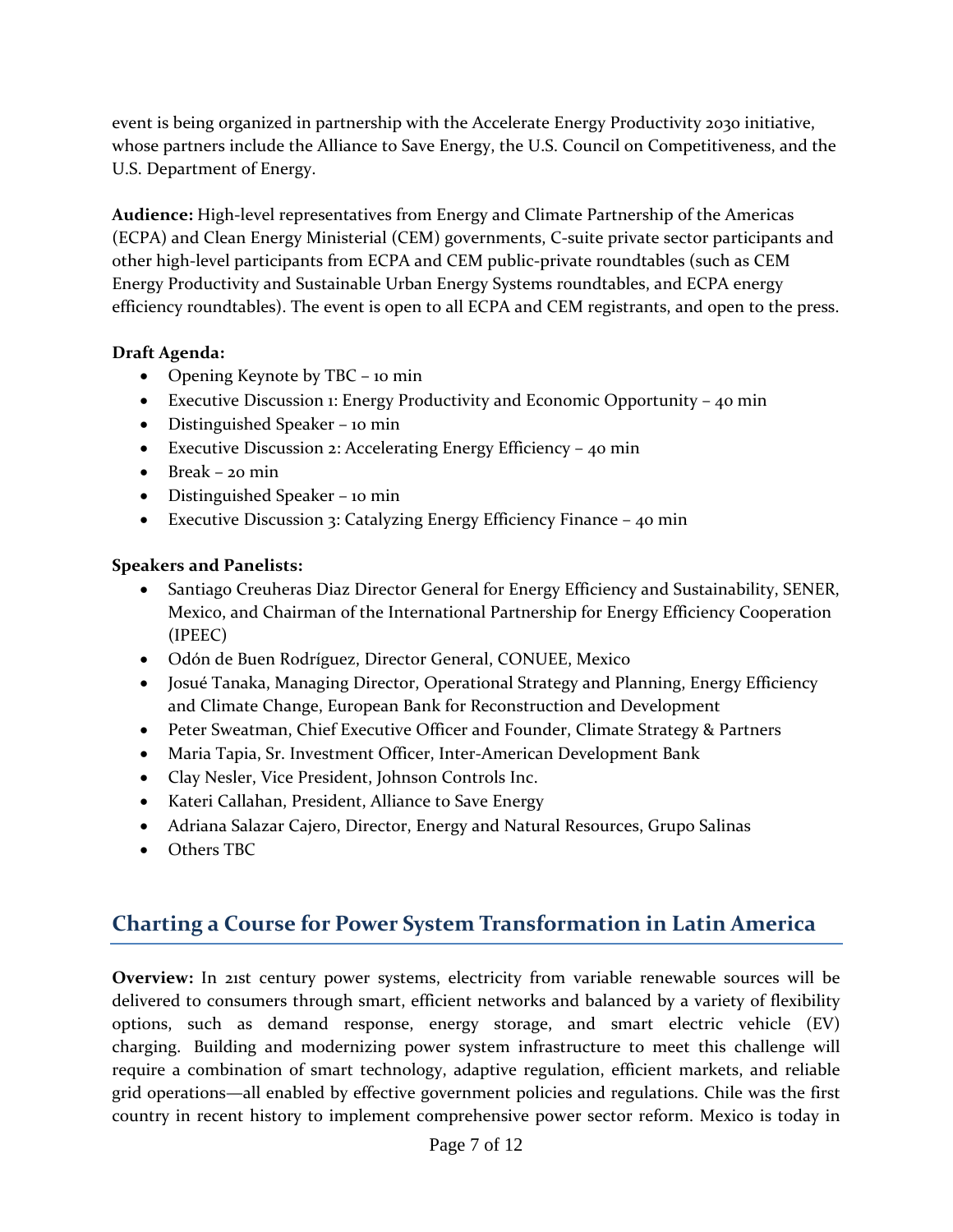the midst of an ambitious reform transition. As powerful trends in technology, policy, financing and business models unsettle traditional models of electricity delivery, the conditions are ripe for collaboration to proactively define a pathway toward clean, reliable, resilient, and affordable power. This session will facilitate a regional dialogue on the drivers and prospects for power sector transformation in Latin America. Specific discussion themes will include capacity building for clean energy development, public policies and technical solutions for power system transformation, and technology innovation. Session presentations may be in Spanish with English translation.

## **Draft Agenda:**

- Welcome and Opening Remarks 15 min
- Presentation: Global Pathways of Power Sector Transformation 15 min
- Presentation: Mexico's Power Sector Transformation 15 min
- Roundtable Discussion: Power System Reform in Latin America ‐ Public Policies to Promote Distributed Energy Generation – 50 min
- $\bullet$  Break:  $-15$  min
- Roundtable Discussion: Increasing the penetration of renewable energies in Latin America ‐ From de‐carbonization of Isolated Power Systems to the Use of Smart Grid Technologies – 60 min
- Event Wrap‐up and Closing Remarks 10 min

## **Speakers and Panelists:**

- Doug Arent, Executive Director, Joint Institute for Strategic Energy Analysis
- Tabaré Arroyo Currás, WWF‐Internacional
- Ricardo Bracho, National Renewable Energy Laboratory
- Nader Farah President, ESTA International
- Ing. Fernando Moscoso, Comisión Nacional de Energía Eléctrica, Guatemala
- Ing. Magaly Flores Armenta Comisión Federal de Electricidad
- Mr. Devon Gardner, Program Manager Energy ‐ CARICOM Secretariat
- Edmundo Gil Borja Director General Electricity Distribution and Nuclear Resources, Secretaría de Energía, México
- Kate Hampton Executive Director, Climate Change Children's Investment Fund Foundation (CIFF)
- Dr. Ricardo Mota‐Palomino Instituto Politécnico Nacional
- Luis Muñozcano Adjunt Director of Renewable Energies, Secretaría de Energía
- Dr. Alejandro Peraza Director of Electricity and Renewable Energies, Comisión Reguladora de Energía, México
- Ing. Ambrosio Salazar Centro Nacional de Control de Energía
- Dr. Jorge A. Valencia, Unidad de Planeación Minero Energética Colombia
- Efrain Villanueva Arcos, Director General de Sustentabilidad en Secretaría de Energía, México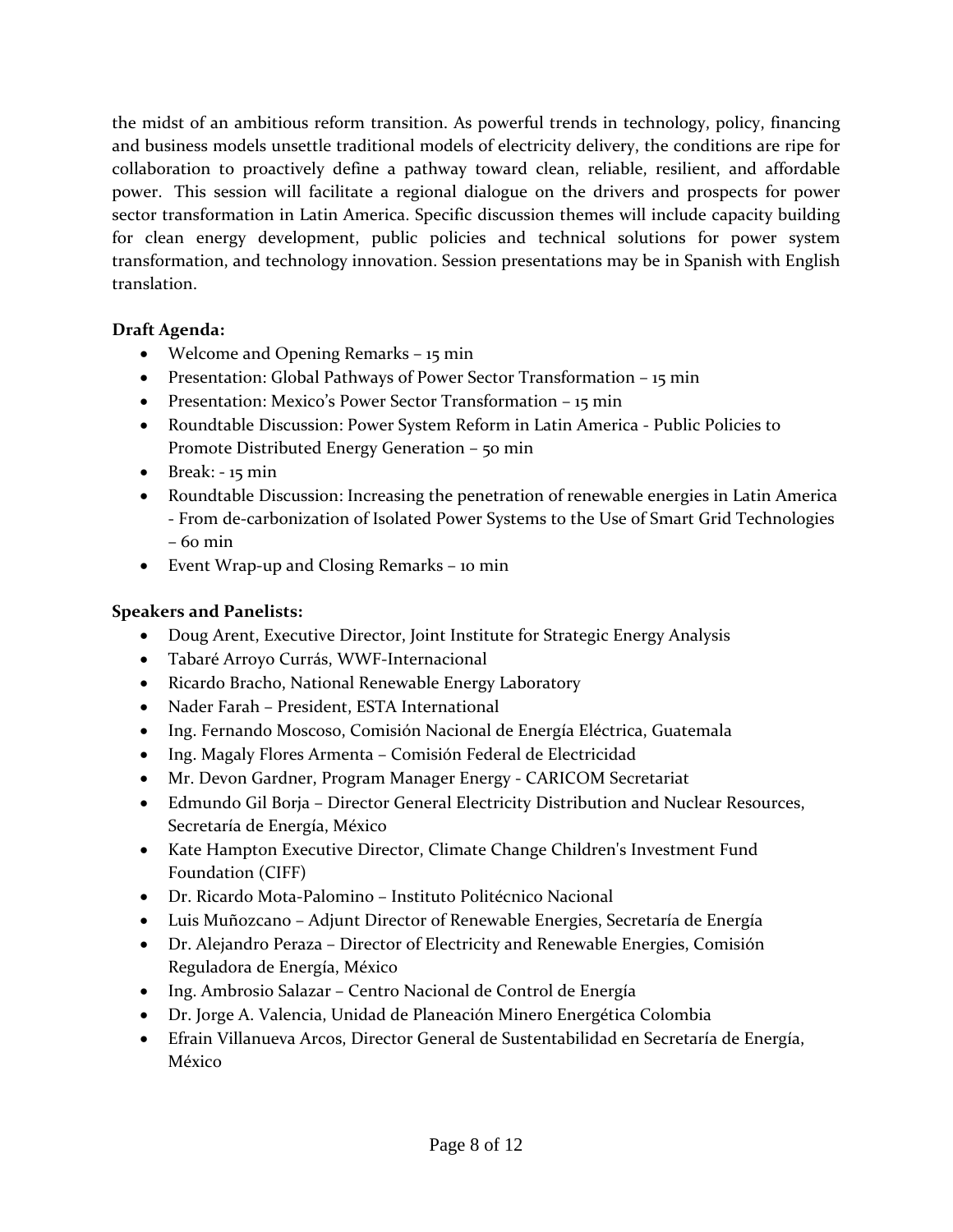# **Clean Energy Policy Innovations and Collaboration Opportunities in Latin America & Caribbean**

**Overview:** The Clean Energy Solutions Center has successfully delivered fast response, no‐cost clean energy policy assistance to government policymakers in nearly 80 countries – both within and outside of the CEM – through its "Ask an Expert" program. This assistance includes extensive support in Latin America and Caribbean for partners such as Chile, Costa Rica, CARICOM, Grenada, Mexico and Nicaragua. The Solutions Center also enables access to policy resources and tools, along with peer exchange and learning.

This side event seeks to build awareness of Solutions Center resources and expert assistance services in the Latin America & Caribbean region, and to discuss the expert assistance and capacity building opportunities for ECPA ministers. This session will also preview the CEM6 discussion on approaches and opportunities for expanding the Solutions Center to scale‐up its resources and services in Latin America & Caribbean and globally.

### **Draft Agenda:**

- Opening remarks by Secretary Moniz, U.S. Department of Energy, and TBD 10 minutes Presentation on Solutions Center services and assistance in the LAC region ‐ 10 minutes
- Panel discussion on capacity building and clean energy policy assistance needs and challenges in Latin America and Caribbean ‐ 55 minutes
- Audience Q&A 15 minutes

### **Potential Speakers and Panelists:**

- Moderator: Ron Benioff, NREL
- David Turk, U.S. Department of Energy
- CARICOM representative
- SENER representative
- Arnaldo Vieira de Carvalho, Inter-American Development Bank representative
- ECPA Representatives

## **Fossil Fuel Subsidy Reform**

**Overview**: The Fossil Fuel Subsidy Reform session, presented by Denmark and the Global Subsidies Initiative (GSI), will highlight recent advances on fossil fuel subsidy reform in CEM countries and will discuss how to sustain the progress made, should oil prices rise again. In addition, the session will highlight the role of compensation policies to ensure the affordability of energy products for the poorest and discuss mechanisms for investing subsidy savings into clean energy solutions that help mitigate the impact of subsidy reform on end-consumers.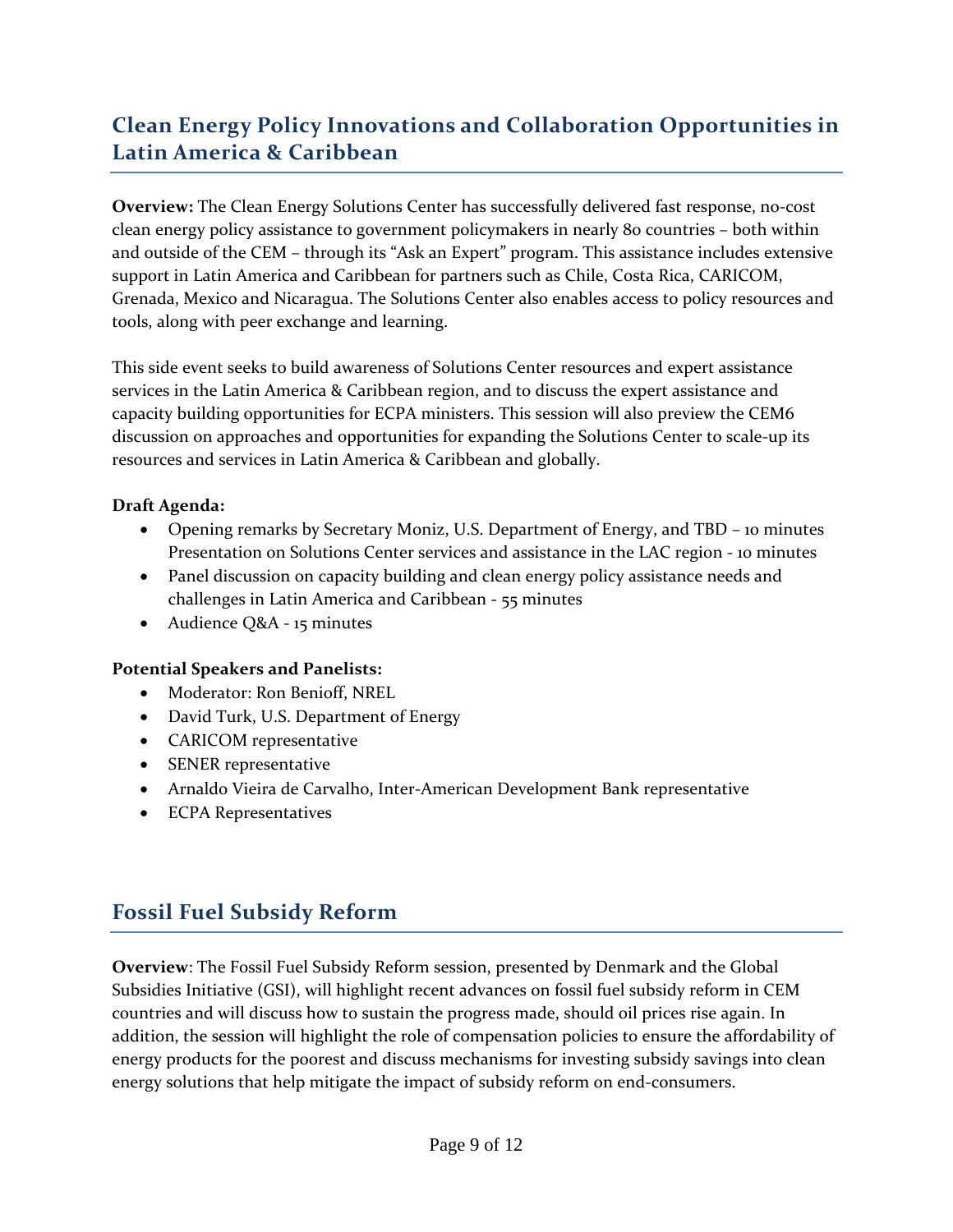### **Draft Agenda:**

- Introduction by Scott Vaughan, President, the International Institute for Sustainable Development (IISD) ‐ 5 min
- Keynote speech by Maria Van de Hoeven , Chief Executive, IEA; global fossil fuel subsidy trends ‐ 15 min
- Presentation by the Dr. Ernest Moniz, United States Secretary of Energy, on impact of fossil fuel subsidy on clean energy ‐ 10 min
- Presentation by Charles Feinstein, World Bank Director of Energy & Extractives, on Estimating subsidies and design of compensation mechanisms ‐ 10 min
- Presentations on clean energy and fossil fuel subsidy reform from national delegates from Peru, Indonesia, and Costa Rica (tbc) ‐ 30 min
- Panel Discussion on potential mechanisms for investing subsidy savings in clean and affordable energy: on‐bill financing, tax credits, direct grants, feed‐in tariffs ‐ 20 min
- Moderator: Scott Vaughan IISD-GSI

## **Potential Participants:**

- CEM delegations
- Intergovernmental Organizations
- Representative from CEM countries' clean energy mechanisms, such as
	- o **on‐bill financing for energy efficiency** (e.g. Fideicomiso para el Ahorro de Energía Eléctrica, Secretariat of Energy, SENER, Mexico)
	- o **roof‐top solar** (e.g. Jawaharlal Nehru National Solar Mission, JNNSM India)
	- o **biofuels** (Example from CEM bioenergy initiative member country, e.g. Indonesia Biofuel Program ‐ Ministry of Energy and Mineral Resources)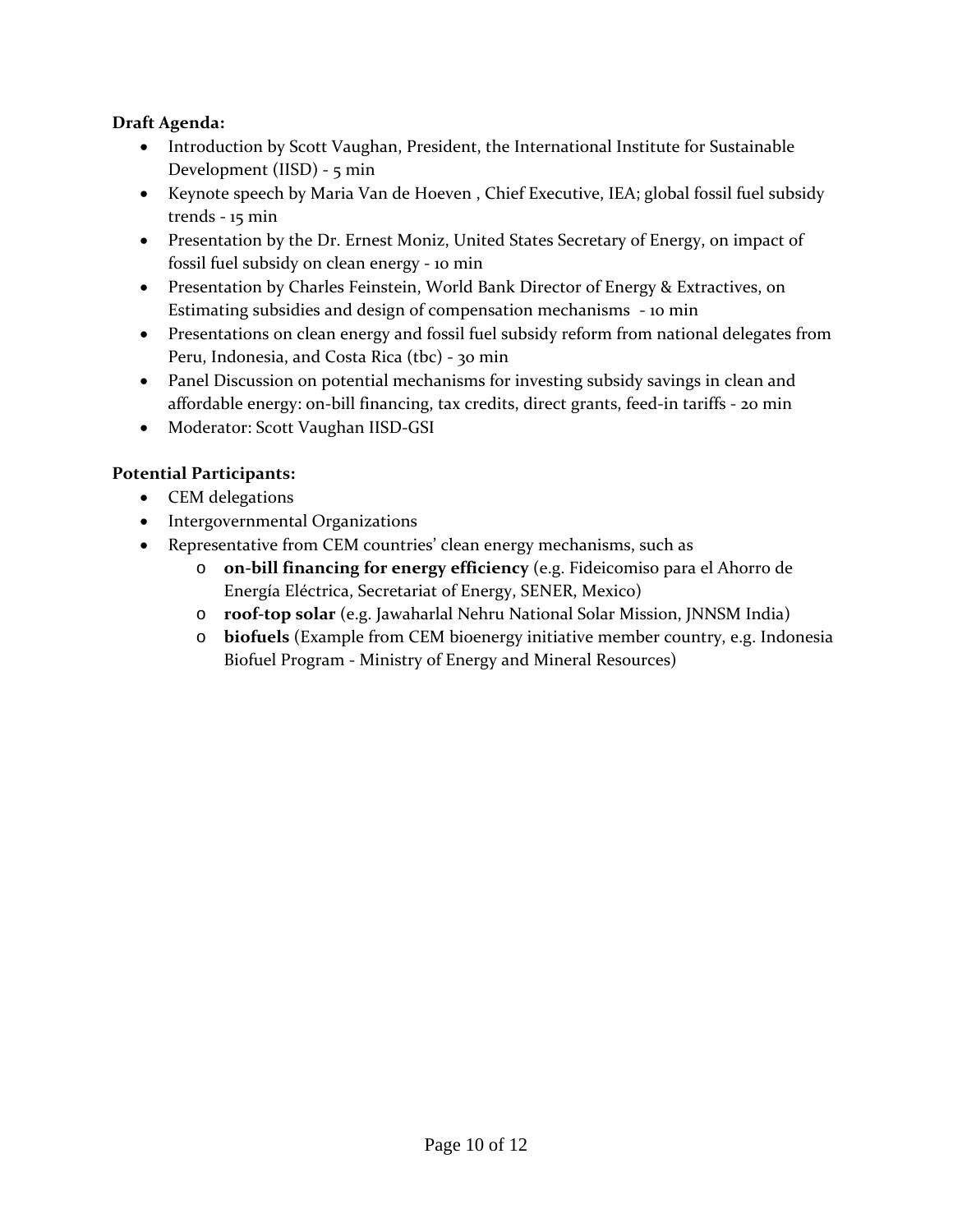## **THURSDAY, 28 MAY**

# **Raising Ambition in Power System Collaboration**

**Overview:** At CEM6, Ministers will consider a proposal for a 'Power System Challenge'– a shared global vision for future power systems linked to commitments for domestic and international actions critical to achieving clean, reliable, resilient, affordable and accessible power. The proposal also issues a series of challenges to CEM initiatives to facilitate implementation of these actions and to support better, more ambitious international collaboration. Please join us for a frank, informal dialogue about the path forward for CEM initiatives to take on these challenges and increase the effectiveness of our collective work.

#### **Intended Audience**:

- Delegates of CEM Initiative Lead Countries (in particular, 21<sup>st</sup> Century Power Partnership, International Smart Grid Action Network, Multilateral Solar and Wind Working Group, Electric Vehicles Initiative, and GSEP CHP DHC Working Group)
- Representatives from International Institutions (IEA, IRENA, World Bank, others)
- Interested CEM Delegates and Roundtable Participants

#### **Agenda:**

- Readout of ministerial decisions on Power System Challenge
- Opportunities for initiative action to carry implement decisions
- Broader context of international power systems cooperation and opportunities for increasing linkages to CEM initiative work

For questions, comments or additions to the agenda, please contact **Daniel.Noll@hq.doe.gov.** 

# **Global Lighting Challenge Working Group Meeting**

**Overview:** At CEM6, Ministers will consider a proposal for the CEM Global Lighting Challenge to achieve cumulative sales of  $\log$  billion high-efficiency, high-quality and affordable advanced lamps and lighting systems as quickly as possible. Interested government representatives are invited to participate in a working meeting to discuss next steps for the Global Lighting Challenge, including formalization of the Working Group, tasks, and timelines.

### **Intended Participants**:

- CEM Global Lighting Challenge Working Group members
- Country representatives interested in either joining the Global Lighting Challenge Working Group or learning more about the Challenge and the Working Group
- Relevant private sector representatives interested in learning more about the Challenge